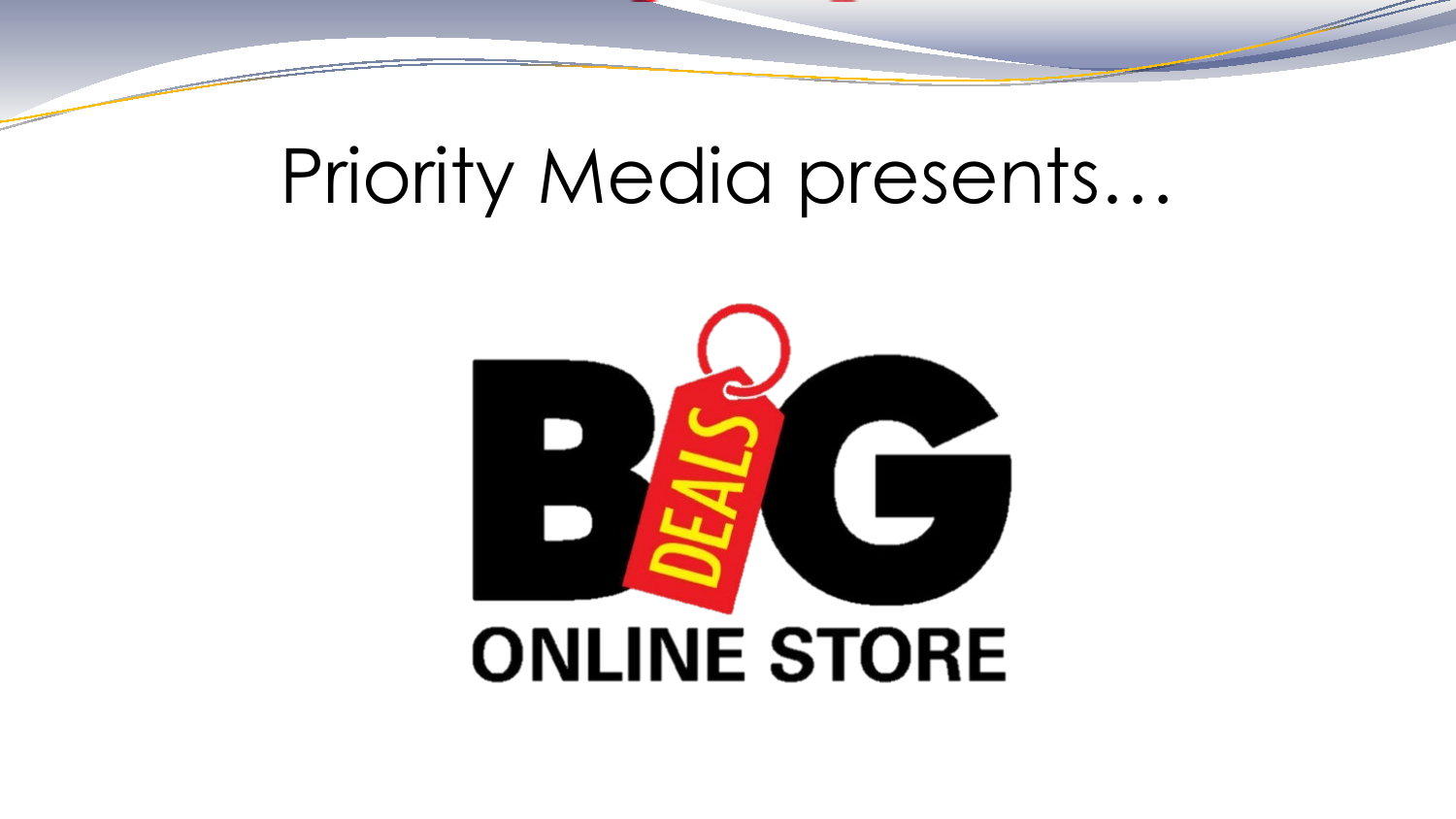## Here's How It Works

- *You give us gift certificates in exchange for radio advertising.*
- *We sell the certificates at a discount in our online store, [www.dubois.bigdeals.net/](http://www.dubois.bigdeals.net/)*
- *Local consumers redeem the certificates at your business.*
- *You have new customers from two sources – radio advertising and certificate customers.*





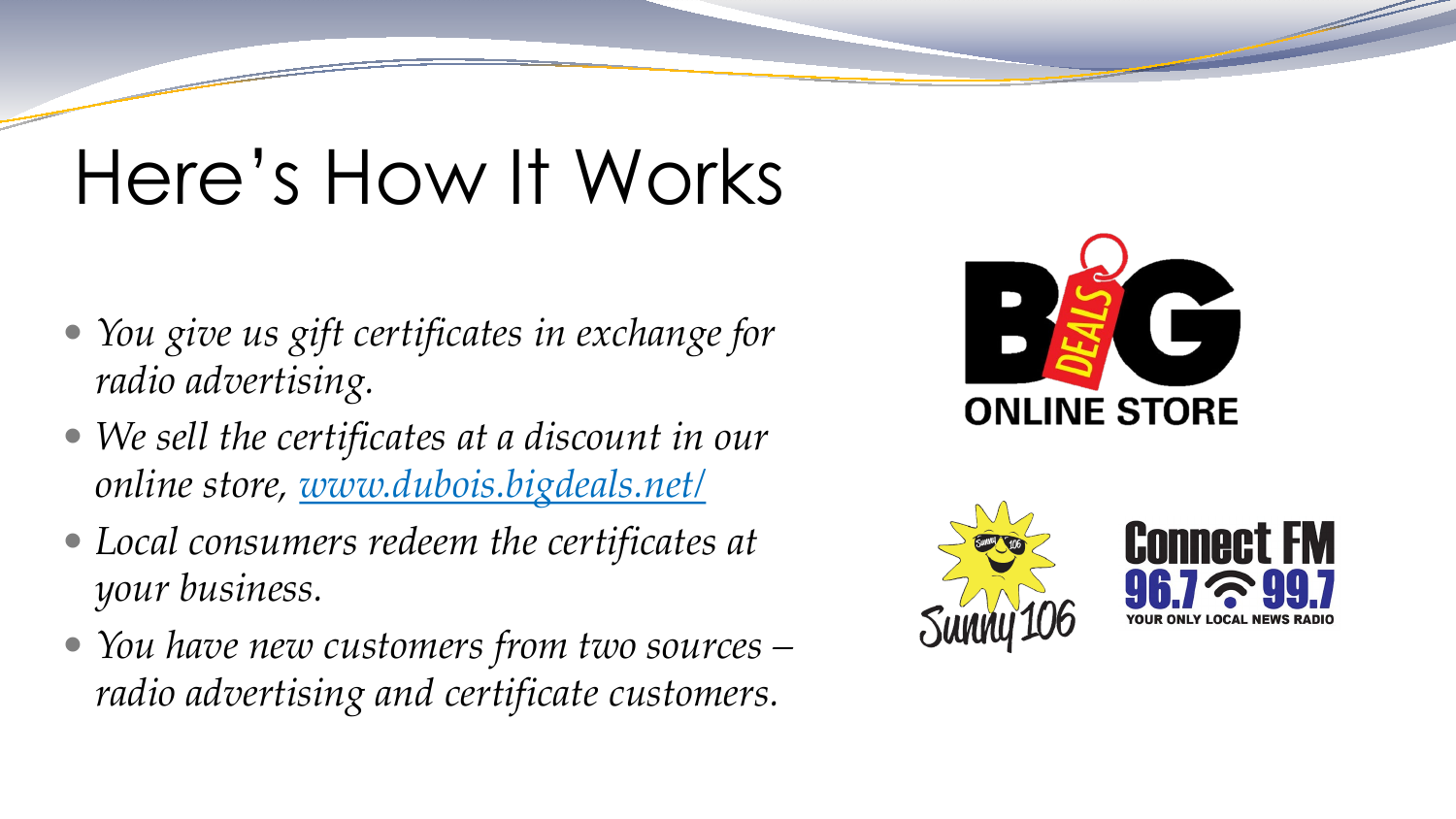## The Benefits for you!

- Use your product to help pay for your advertising investment!
- *Consistently advertise* on two radio stations with audiences that have disposable income.
- Many advertisers use their ads from Big Deals to supplement existing ad budgets with Priority Media.
- New small businesses often use their ads to begin a marketing program.





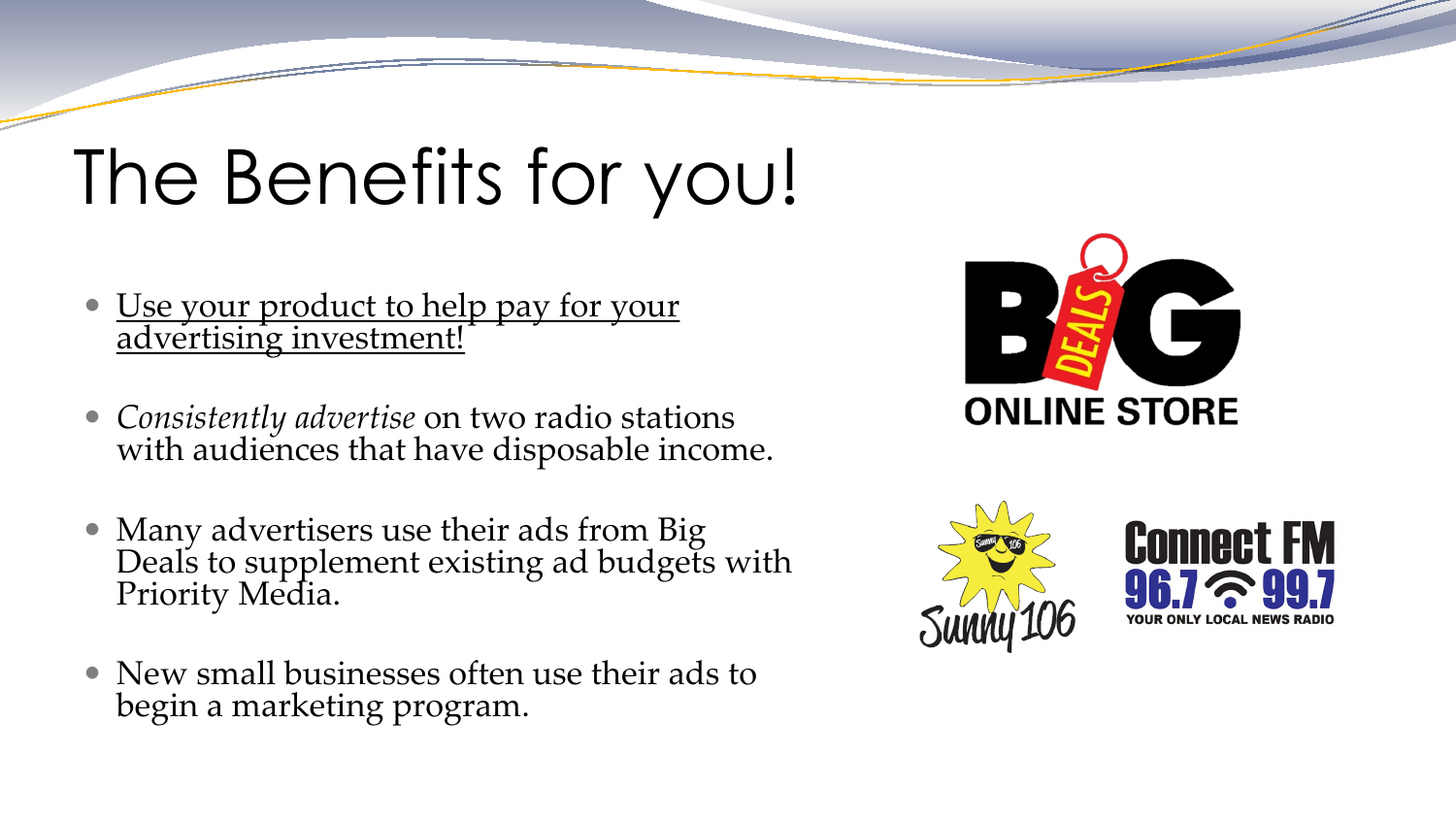Each certificate has its own number